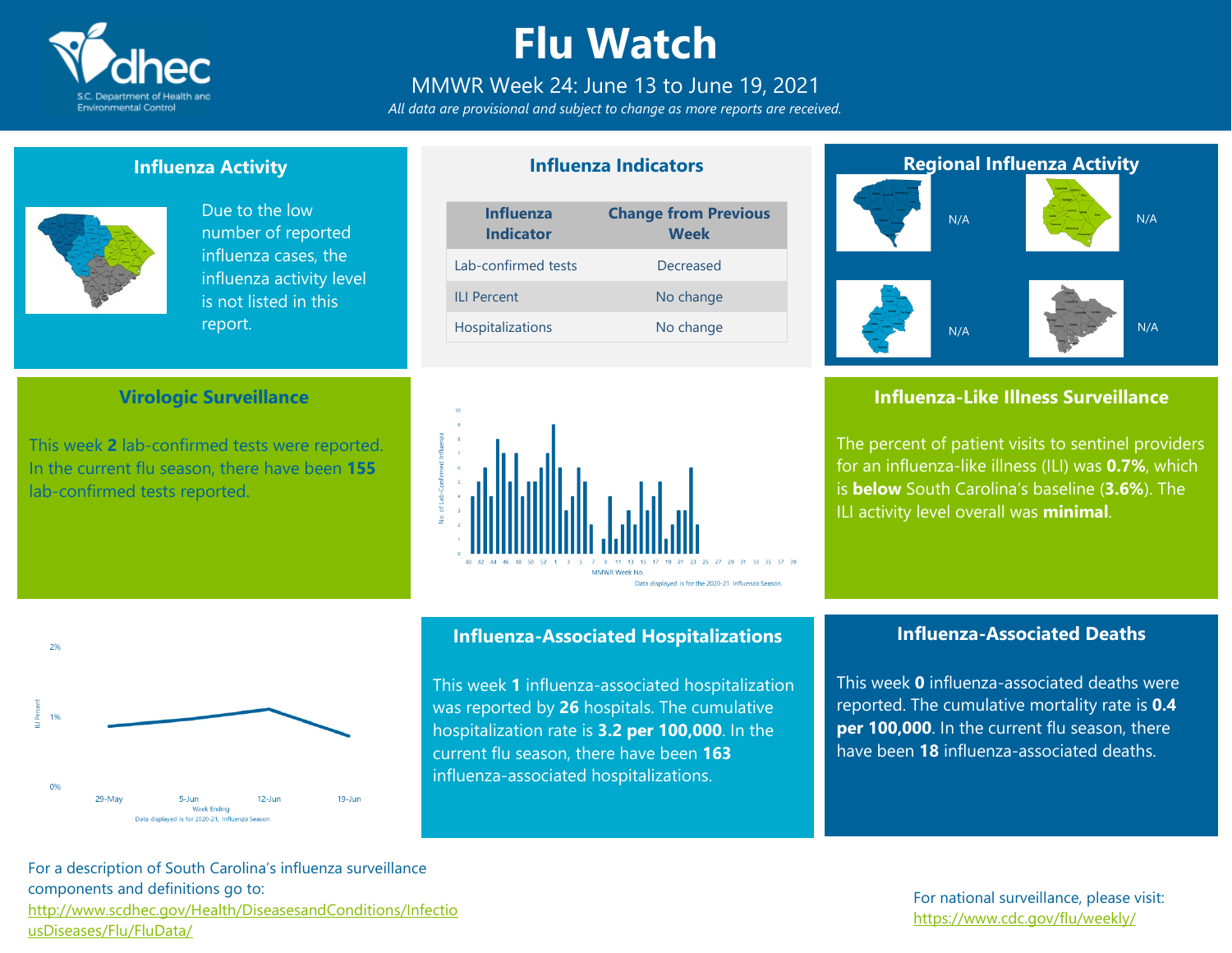## **Virologic Surveillance**

| Lab-Confirmed Influenza Cases by Influenza Type to Date* |                            |           |            |             |                     |  |  |  |  |
|----------------------------------------------------------|----------------------------|-----------|------------|-------------|---------------------|--|--|--|--|
|                                                          | No. of Cases (%)           |           |            |             |                     |  |  |  |  |
| <b>Influenza</b><br><b>Type</b>                          | <b>This</b><br><b>Week</b> | 2020-21   | 2019-20    | 2018-19     | 5 season<br>average |  |  |  |  |
| Overall                                                  | $\overline{2}$             | 155       | 6725       | 4755        | 3764                |  |  |  |  |
| Influenza A                                              | 1(50.0)                    | 53(34.2)  | 4730(70.3) | 4592 (96.6) | 2888(76.7)          |  |  |  |  |
| A(H3)                                                    |                            |           | 40(0.8)    | 596(13.0)   | 332(11.4)           |  |  |  |  |
| A(H1N1)                                                  | $-1$                       | 2(3.8)    | 1121(23.7) | 462(10.1)   | 491(17.0)           |  |  |  |  |
| $A(NS)^{**}$                                             | 1(100.0)                   | 51(96.2)  | 3569(75.5) | 3534(77.0)  | 2065(71.6)          |  |  |  |  |
|                                                          |                            |           |            |             |                     |  |  |  |  |
| Influenza B                                              | 1(50.0)                    | 97(62.6)  | 1986(29.5) | 150(3.2)    | 876(23.3)           |  |  |  |  |
| <b>B</b> (Victoria)                                      |                            |           | 249(12.5)  | 3(2.0)      | 51(5.8)             |  |  |  |  |
| B(Yamagata)                                              | 44                         | $-$       | 6(0.3)     | --          | 12(1.4)             |  |  |  |  |
| $B$ (LND) <sup>+</sup>                                   | 1(100.0)                   | 97(100.0) | 1731(87.2) | 147(98.0)   | 813(92.8)           |  |  |  |  |
|                                                          |                            |           |            |             |                     |  |  |  |  |
| <b>Influenza Virus</b><br>Coinfection <sup>§</sup>       | O(0.0)                     | 5(3.2)    | 9(0.1)     | 13(0.3)     | N/A                 |  |  |  |  |
| Influenza/SARS-<br>CoV-2 Coinfection <sup>£</sup>        | O(0.0)                     | 15(13.8)  | 0(0.0)     | N/A         | N/A                 |  |  |  |  |

\*Data presented from previous influenza seasons represents the data from that season through the same week as the current season. Nationally, the influenza season begins with MMWR week 40 and ends with MMWR week 39. The 2020-21 influenza season began on September 27, 2020 and will end on October 3, 2021.

\*\*NS – not subtyped +LND – lineage not determined

§Cases with more than one influenza A subtype in the same sample or with influenza A and B viral types in the same sample simultaneously. £Lab-confirmed influenza cases who also tested positive for SARS-CoV-2 virus from specimens collected on the same date.

#### **Laboratory-Confirmed Influenza Cases, by Virus Type**



A not subtyped  $\blacksquare$  A(H1N1)  $\blacksquare$  A(H3)  $\blacksquare$  B (lineage not determined)  $\blacksquare$  B (YAM)  $\blacksquare$  B (VIC)  $\blacksquare$  Co-infection

**Laboratory-Confirmed Influenza Cases, 2018-19 Season to Present**



A not subtyped  $A(H1N1) = A(H3) = B$  (lineage not determined) B (YAM) B (VIC) Co-infection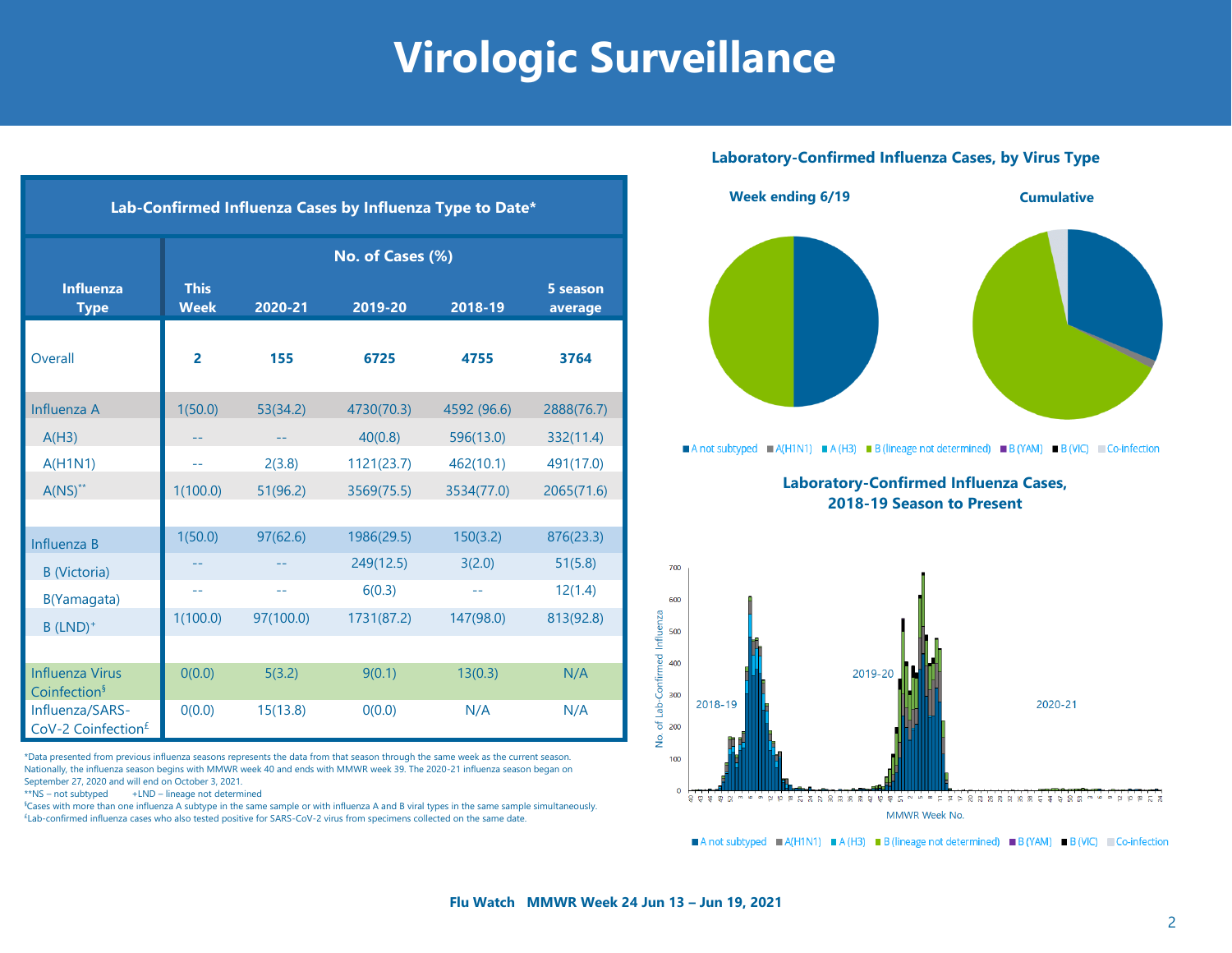### **Influenza-Like Illness (ILI) Surveillance**

This week, the ILI activity level was **minimal** and **0.7%** of patient visits to SC ILINet providers were attributed to an influenza-like illness. This is **below**  the state baseline of **3.6%**.

Reports were received from providers in **16** counties, representing all DHEC Public Health regions.

\*\*ILI percentage is dependent upon the number of reporting providers and/or can vary by disease activity or the number of providers submitting reports.\*\*









State ILI Activity Level by MMWR Week, 2016-17 Influenza **Season to Present** Season to Present **2020-21 2019-20 2018-19 2017-18 2016-17 State ILI Activity Level by MMWR Week, 2016-17 Influenza Wk 40 Wk 52 Wk 15 Wk 39**

**ILI ACTIVITY LEVELS: MINIMAL LOW MODERATE HIGH**